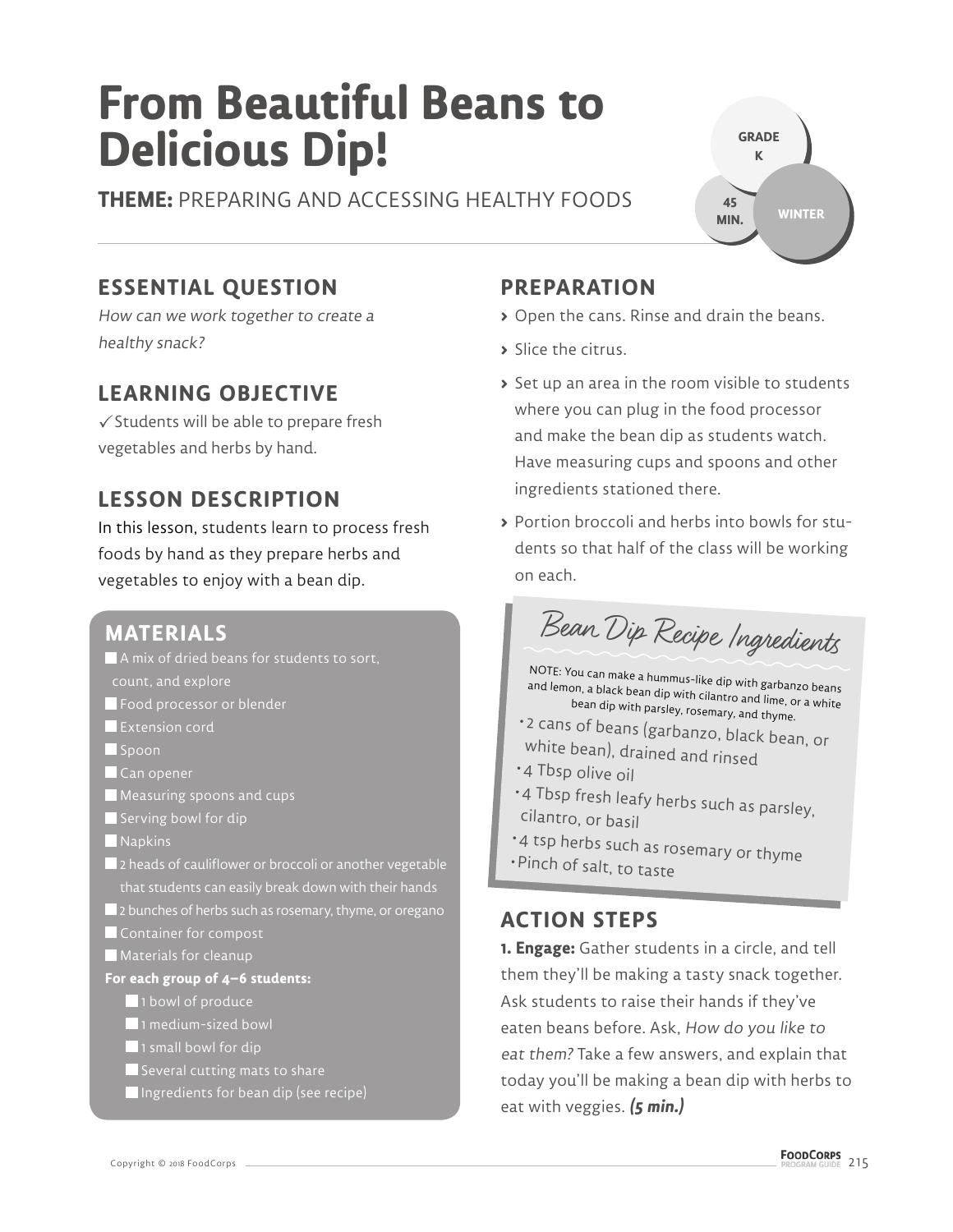**2. Exploring the Ingredients:** Give groups of students a bowl with a variety of dried beans, covered with a napkin. On the count of three, have them lift the napkin to see what's underneath. Give them a few minutes to explore. Provide challenges like, Can you find the biggest bean? The smallest? Brightest? A solid color? Spotted? Smoothest? Challenge students to count different types and compare: How many red beans do you have? Are there more red or white beans? Are there more solid or spotted beans? Then pass around a couple sprigs of whatever herbs you're using. Ask students to look at them, touch them, and smell them. Ask, What does it smell like to you? **(5 min.)**

**3. Model:** Say, When you go back to your seats, you're all going to be my helpers for making our bean dip. Some helpers will work on our veggies, and some helpers will work on our herbs. Show students how to break up the broccoli and how to pull herb leaves from the stems. Remind them that they won't want the broccoli too small, or they won't be able to dip it. **(5 min.)**

#### **4. Wash Hands Break! (5 min.)**

**5. Prepping Veggies and Herbs:** Give half the students the broccoli to break up and half the students herbs to pick and tear. Provide each group with a couple cutting mats as clean work surfaces to share, and have them put their finished product in the empty bowl you provide them. Circulate through the room, guiding students who need help. Gather the herbs and veggies, and have students clean up their spots. **(10 min.)**

**6. Cooking Demonstration:** Ask for students' attention at the station where you've set up your blender. Explain that you'll now show them

how to make the bean dip. Add your cans of beans and other ingredients to the blender, explaining and showing students each step. Blend the ingredients, then say, I'm going to try it to see if it needs anything else. After you've made adjustments and blended again, portion the dip into bowls for each group. **(5 min.)**

**7. Tasting:** Tell students that everyone is going to wait until you tell them to eat. Say, We're going to be sharing our dip, which means making sure we don't take too much and that we don't share germs. Explain that to prevent germs they'll only dip each piece of veggie into the dip once; model what that looks like. Give each group a bowl of dip. Have one student pass out plates and another student pass out a couple veggies to each student. Have everyone taste the bean dip together. **(5 min.)**

#### **REFLECTION**

Have students discuss the following questions in small groups, then share with the class: **(5 min.)**

- How would you describe the flavor of the bean dip? What herbs can you taste that we smelled earlier?
- How did working together help us make this bean dip?
- How would you teach your family members to make bean dip? What tips would you give them?
- What else might taste good dipped in bean dip?